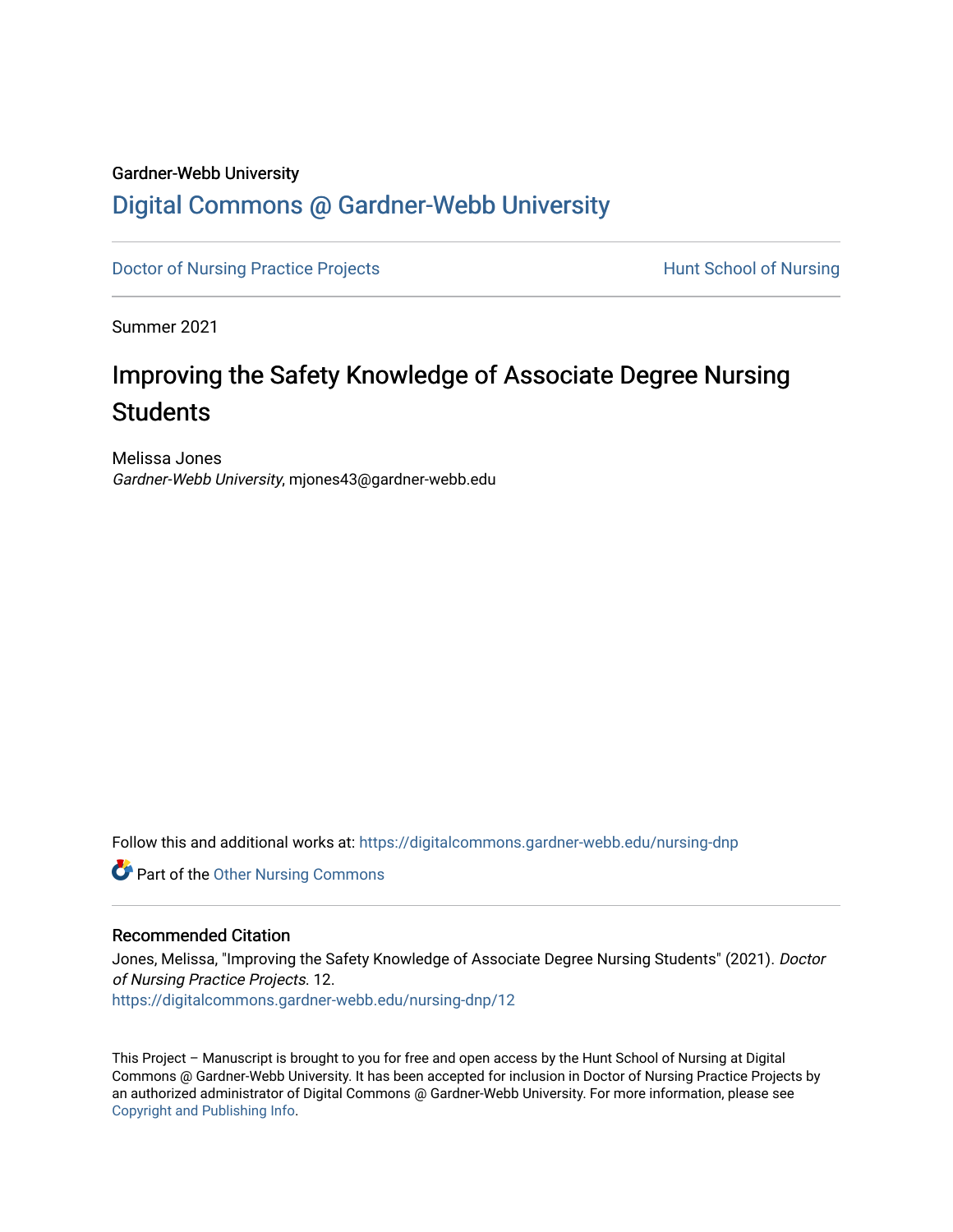# **Improving the Safety Knowledge of Associate Degree Nursing Students**

Melissa Jones

A project submitted to the faculty of

Gardner-Webb University Hunt School of Nursing

in partial fulfillment of the requirements for the degree of

Doctor of Nursing Practice

2021

July 18, 2021 **July 18, 2021** Date Date Date

Submitted by: Approved by:

Melissa A. Jones, MSN, RN-BC, CNE<br>Student Name, Credentials Faculty Name, Credentials Faculty Name, Credentials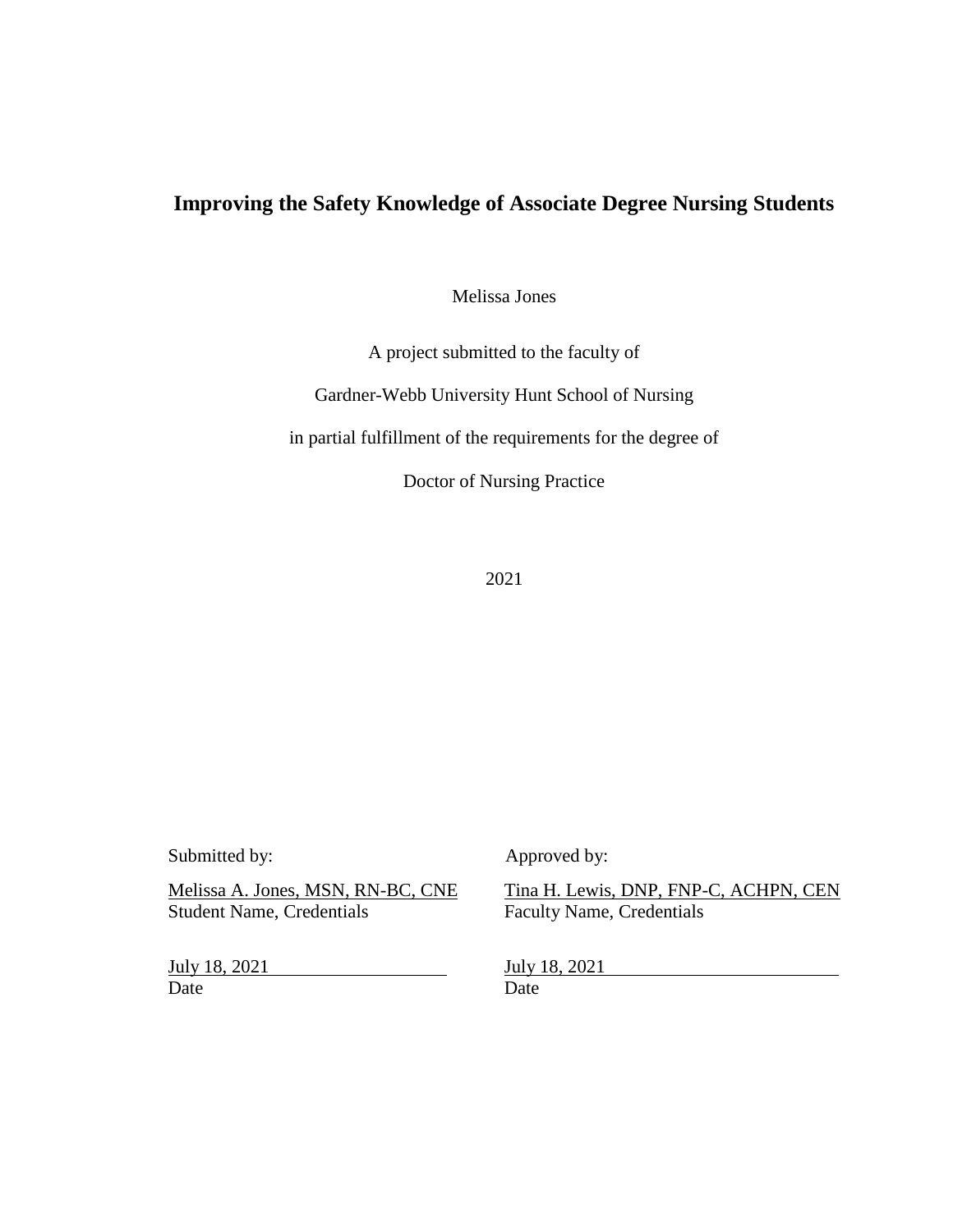## Approval Page

# **(Only Required if you had committee members or practice partner read and**

## **approve your paper)**

This capstone project has been approved by the following committee members:

\_\_\_\_\_\_\_\_\_\_\_\_\_\_\_\_\_\_\_\_\_\_\_\_\_\_\_ \_\_\_\_\_\_\_\_\_\_\_\_\_\_\_\_\_\_\_\_\_\_\_\_\_\_\_

Approved by:

\_\_\_\_\_\_\_\_\_\_\_\_\_\_\_\_\_\_\_\_\_\_\_\_\_\_\_ \_\_\_\_\_\_\_\_\_\_\_\_\_\_\_\_\_\_\_\_\_\_\_\_\_\_\_ **Committee Member Name, Credentials Date** Committee Member

Committee Member Name, Credentials Date Committee Member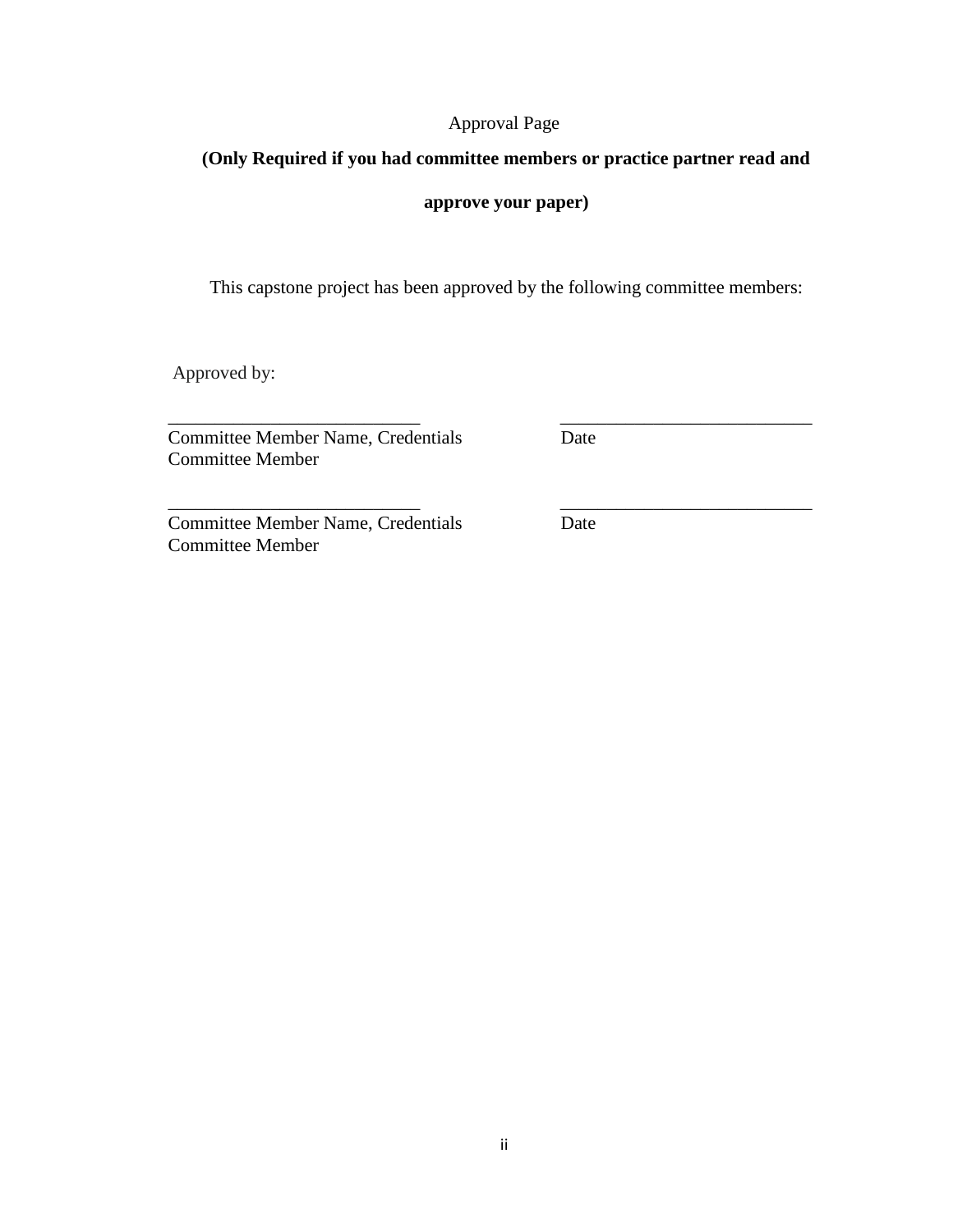## **Acknowledgements (Optional)**

Thank you to my Lord and Savior and my family for seeing me through this process. Genuine appreciation to my DNP practice partner, committee members, and the faculty at Nash Community College for helping me to bring this project to fruition. Thank you so much to my chair, Dr. Tina Lewis, for helping me realize the project from its creation to the final moments through her availability, constant encouragement, and advice.

©Melissa Jones 2021

All Rights Reserved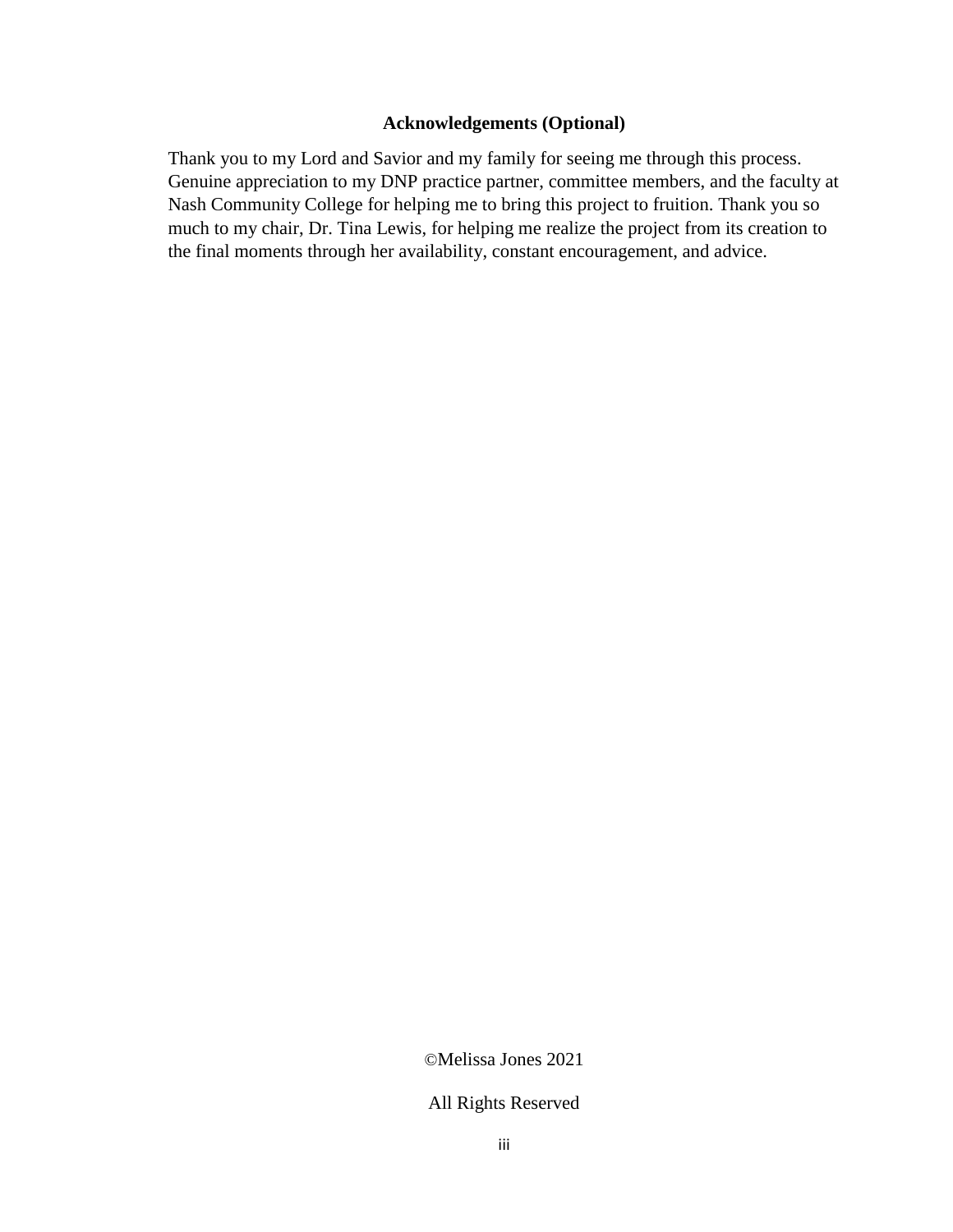# **Improving the Safety Knowledge of Associate Degree Nursing Students Abstract**

The purpose of this study was to implement the Quality and Safety Education for Nurses (QSEN) safety component using several teaching strategies during didactic experiences to improve the safety knowledge and competency of first-year students enrolled in an associate degree nursing program. As a metric assessment, aggregate scores of the QSEN safety areas on the Health Educational System, Inc © (HESI) exam were compared to the previous year's aggregate scores on the same examination. The results indicated an improvement in scores in students who participated in the implemented intervention. Statistical analysis suggests the intervention improved the participant's knowledge and acquisition of safety.

## **Key Words**

Patient safety **QSEN** HESI scores Associate Degree Nursing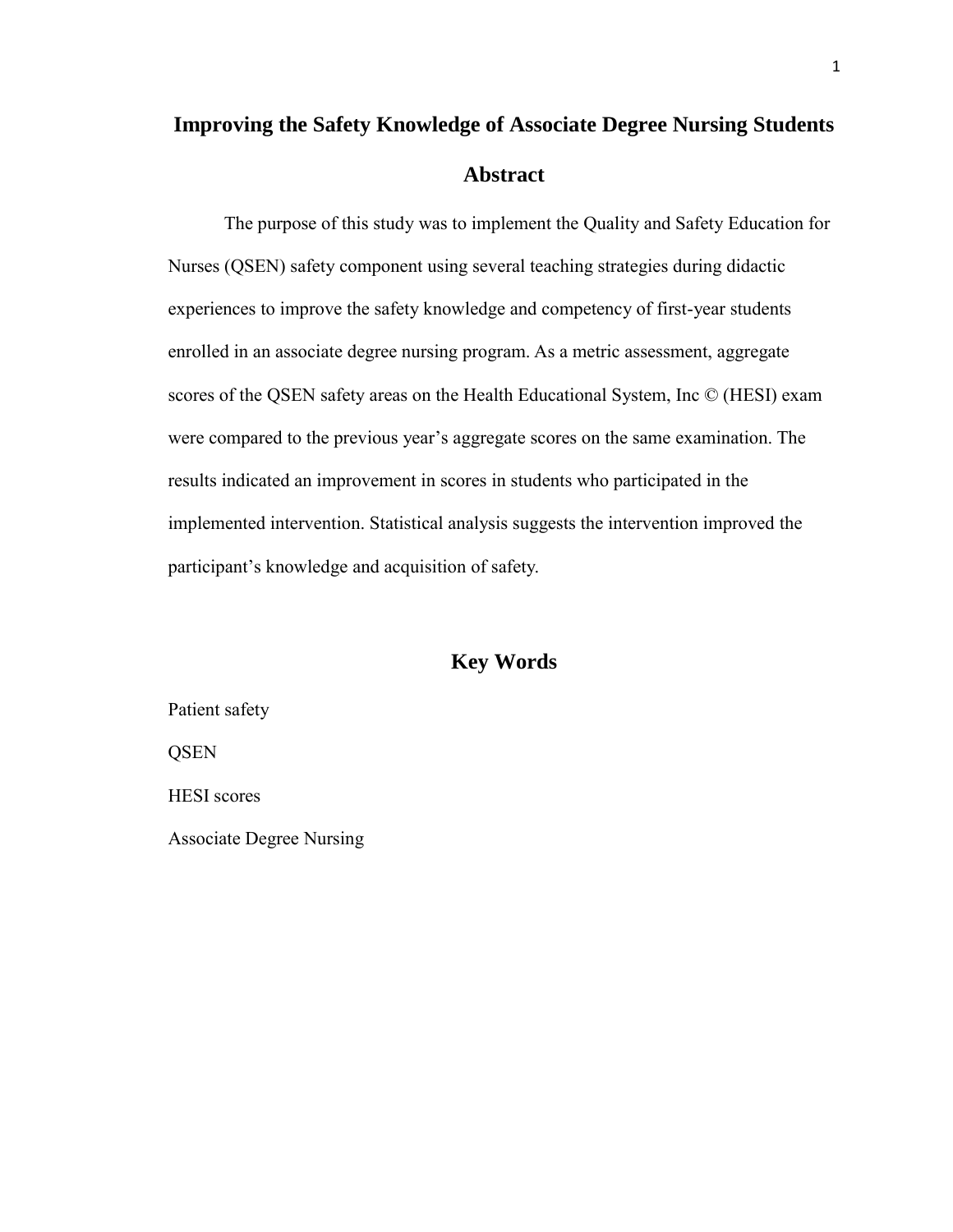## Improving the Safety Knowledge of Associate Degree Nursing Students

## **Introduction**

An essential goal in nursing practice is the provision of safe, effective, and quality nursing care. As the largest group of caregivers in health care, the nursing profession is an integral component of meeting the demands of safe and quality care. Stakeholders such as clinical agencies and hospital organizations expect competent and knowledgeable nurses who can make sound decisions that will positively impact patient outcomes. However, a significant threat to patient safety is the pervasiveness of preventable medical errors, many of which involve new graduate nurses. Nurse educators remain challenged to develop effective teaching methods to address this on-going dilemma.

## **Literature Review**

An astounding number of preventable medical errors cause thousands of patient deaths annually (Murray et al., 2019). New graduate nurses are a primary contributor to these medical errors in today's health care environment. The most recent research indicates 50% of medical errors involve a new nurse, and over 65% of these errors are a result of clinical judgment (NCSBN, 2018). Although the Institute of Medicine (IOM) has called for a transformation in nursing education to enhance safe practice and improve patient outcomes, nursing schools continue to graduate students who lack the skills and knowledge to provide safe patient care (IOM, 2011; NCSBN, 2018).

Because medical errors are often under-reported, the prevalence of this problem may be under-estimated, minimizing the true scope of the issue in the literature and research (Murray, et al., 2019; Dirk et al., 2019). Evidence from the literature also suggests undergraduate nursing programs fail to adequately prepare students for safe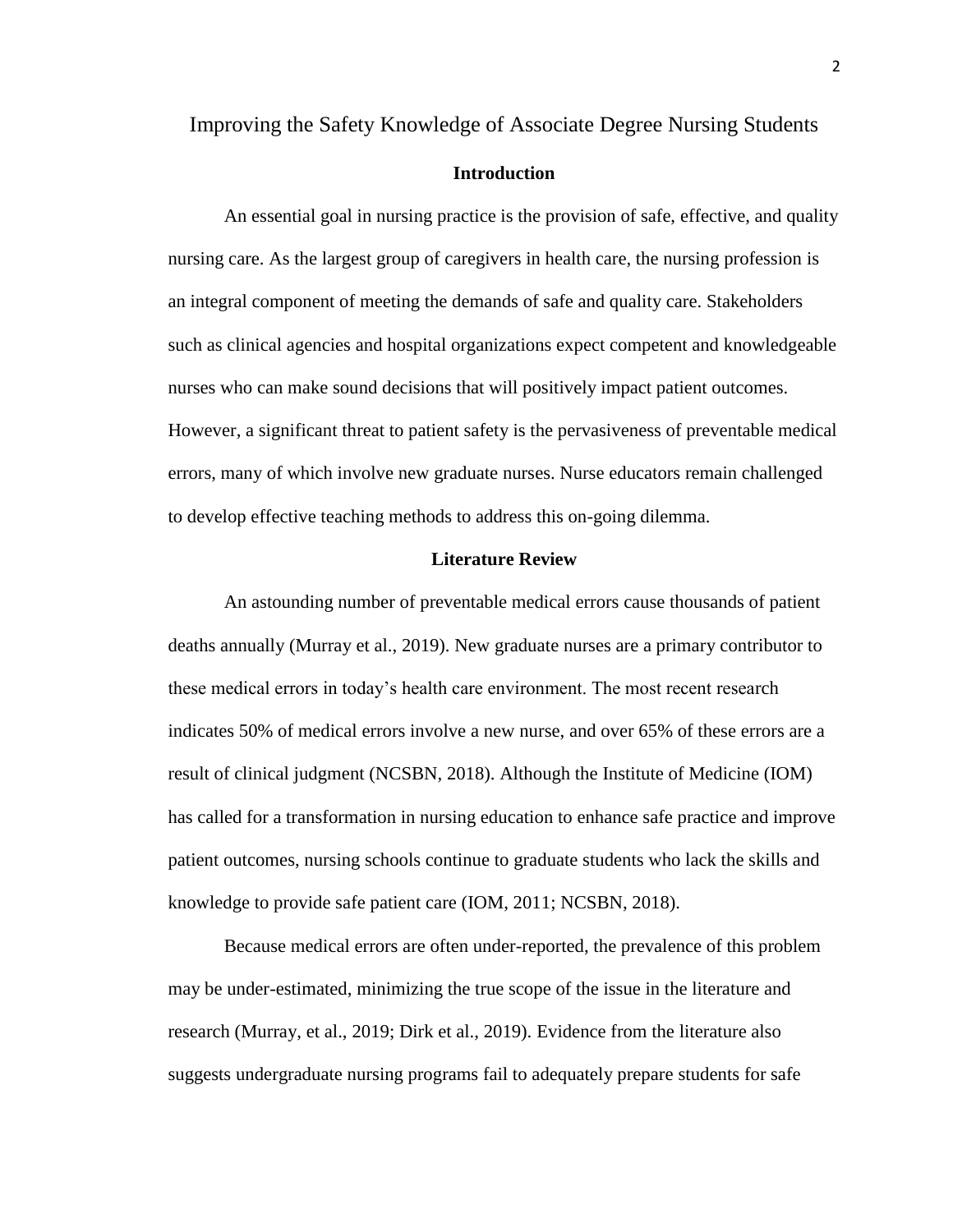nursing practice (Missen et al., 2016). Faculty may also experience barriers such as time and content overload that prevent their ability to consistently infuse safety content into their teaching methods. Therefore, the need to strengthen safety knowledge in nursing practice remains a key concern in nursing curricula. As an intervention to improve safe practice in undergraduate nursing students, the purpose of this study was to implement the QSEN safety component in an associate degree nursing program.

The QSEN competencies were developed in response to the Institute of Medicine's (IOM) findings related to the increasing prevalence of medical errors (Altmiller & Hopkins-Pepe, 2019). Implementing the safety competency was the primary focus of this project as it aligns with the problems surrounding the prevalence of medical errors in the health care environment. The QSEN safety component definition includes both individual and system factors with the goal of reducing harm to patients and providers. The literature has demonstrated the effectiveness of implementing QSEN interventions in nursing curricula and the positive impacts on student acquisition of knowledge and performance in nursing practice (Curcio, 2021). As a result, the following PICOT question was developed to guide the study: Will the implementation of the QSEN safety competency into the didactic experiences of first-year associate degree nursing students improve their knowledge and safety in nursing practice?

#### **Methods**

This study was conducted at a community college in the southeastern United States. Approval to perform the study was received from the community college's administration and the university institutional review board of the study's investigator. A total of 42 students participated in the intervention. These first-year nursing students were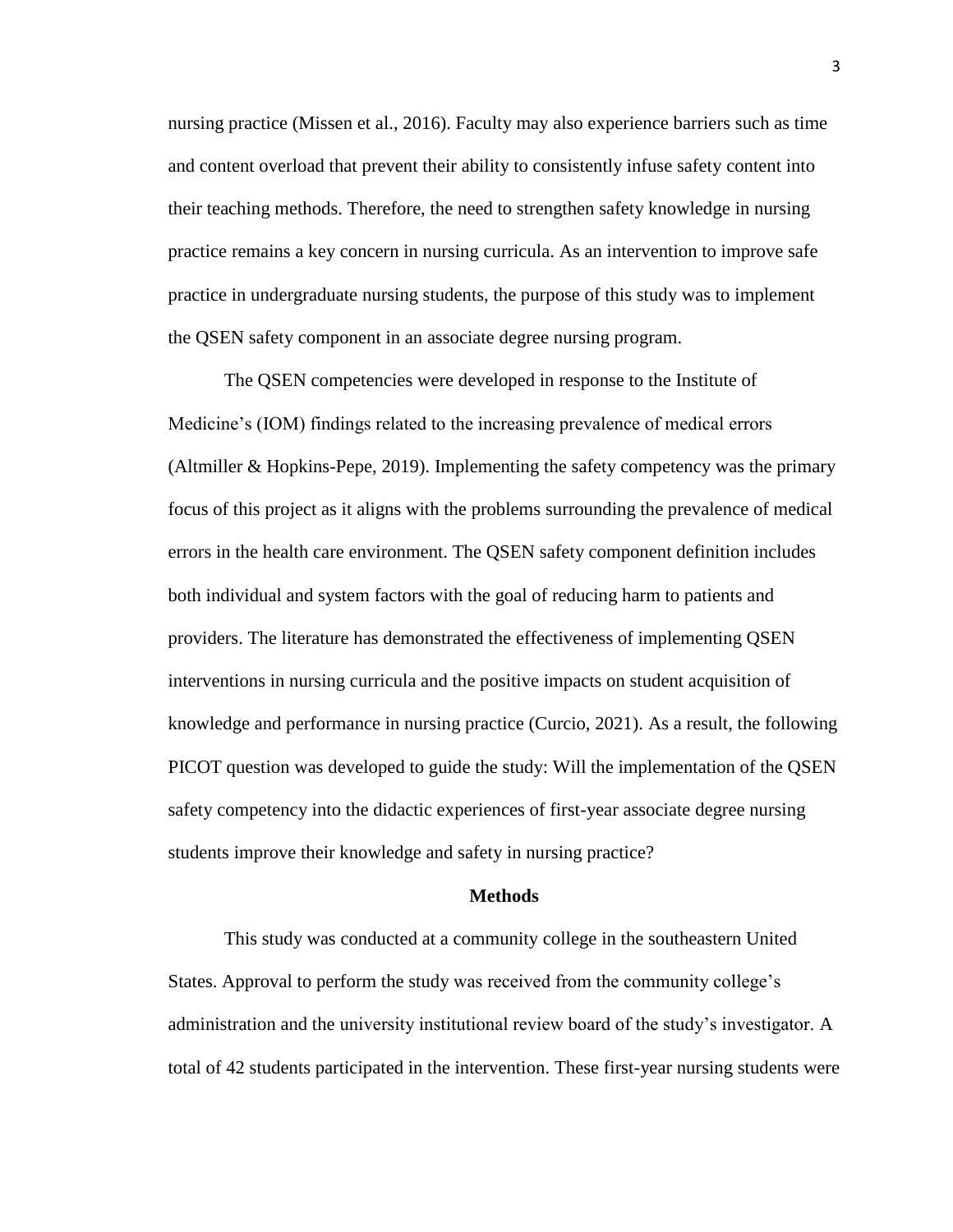enrolled in the course titled Health-Illness Concepts during their second semester of study. The QSEN safety teaching strategies were implemented as activities within the curriculum to meet the objectives of the course. All students enrolled in the course were required to participate in the intervention to meet the requirements of the course.

#### **Instrumentation**

The community college administers the HESI© standardized examination to students within each nursing course throughout the program. This examination is routinely administered at the close of each semester as one measurement of attainment of course objectives within the nursing curriculum. The HESI© examination utilized for this study is aligned with the content taught during each in the Health-Illness Concepts course. HESI examinations are valid predictors of success on the NCLEX-RN examination (Sosa & Sethares, 2015). The assessed metric for this study was the use of aggregate scores related to all areas of QSEN safety on the examination. The HESI© scores were void of any student identifiers. Using a pre and post-test design, these aggregate scores were compared to the previous year's scores of students who did not receive the intervention.

#### **Procedure**

The project implementation occurred during an eight-week period beginning in January through March 2021. Multiple activities were utilized to implement the intervention. These teaching strategies included providing all participants with a document outlining the knowledge, skills, and attitudes (KSAs) for the QSEN safety competency. The definitions within the document were reviewed and discussed with the participants by the course faculty. Study participants also completed the Institute of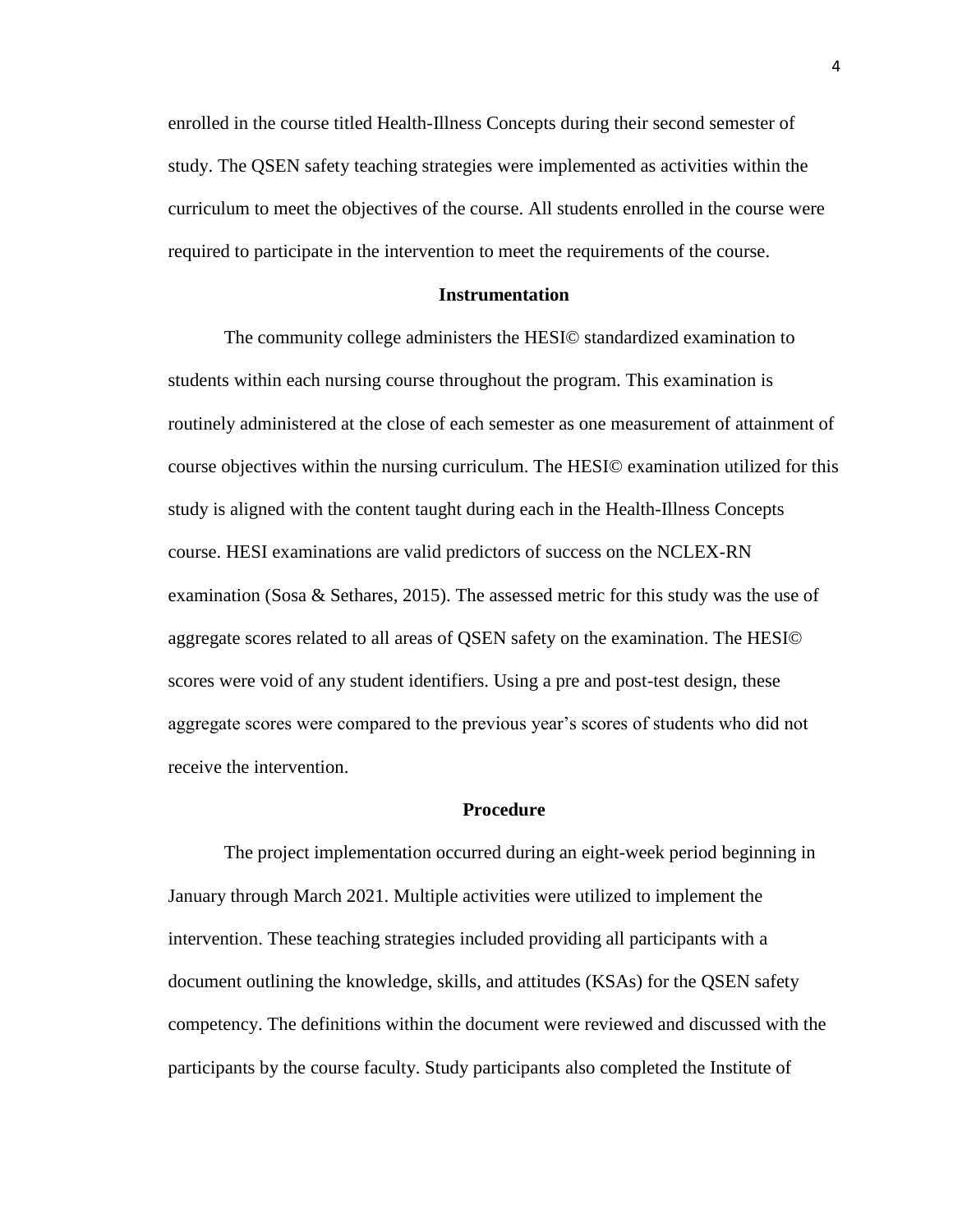Health Improvement's patient safety modules. These modules provided an overview of safety from both an individual and system perspective. Other teaching methods to implement the intervention included:

- Utilizing the IHI SBAR tool
- Analyzing three patient stories of medical errors
- Classroom of errors activity
- Medication Incident Reporting

Prior to implementing the activities, a meeting was held with the participating faculty administering the intervention to provide an in-depth review of the QSEN safety competency. Each faculty member completed the American Association of Colleges of Nursing QSEN Safety modules webinar prior to the start of the intervention. To establish consistency in the implementation and utilization of each teaching strategy during the study period, the project leader provided a thorough review and discussion of each strategy to be implemented during the initial meetings. This process enhanced cohesion among faculty in the delivery of the safety intervention.

The intervention was administered during an eight-week period through the various teaching strategies to all student enrolled in the nursing course. During the implementation period, the project leader met weekly with the participating faculty to review each strategy prior to and after application. This process not only reinforced the need to maintain consistency in delivering the intervention but also provided the faculty the opportunity to bring any questions or concerns to the project leader during the study process. While the intervention period was mostly uneventful, the team did meet with challenges related to the COVID pandemic and inclement weather causing cancelled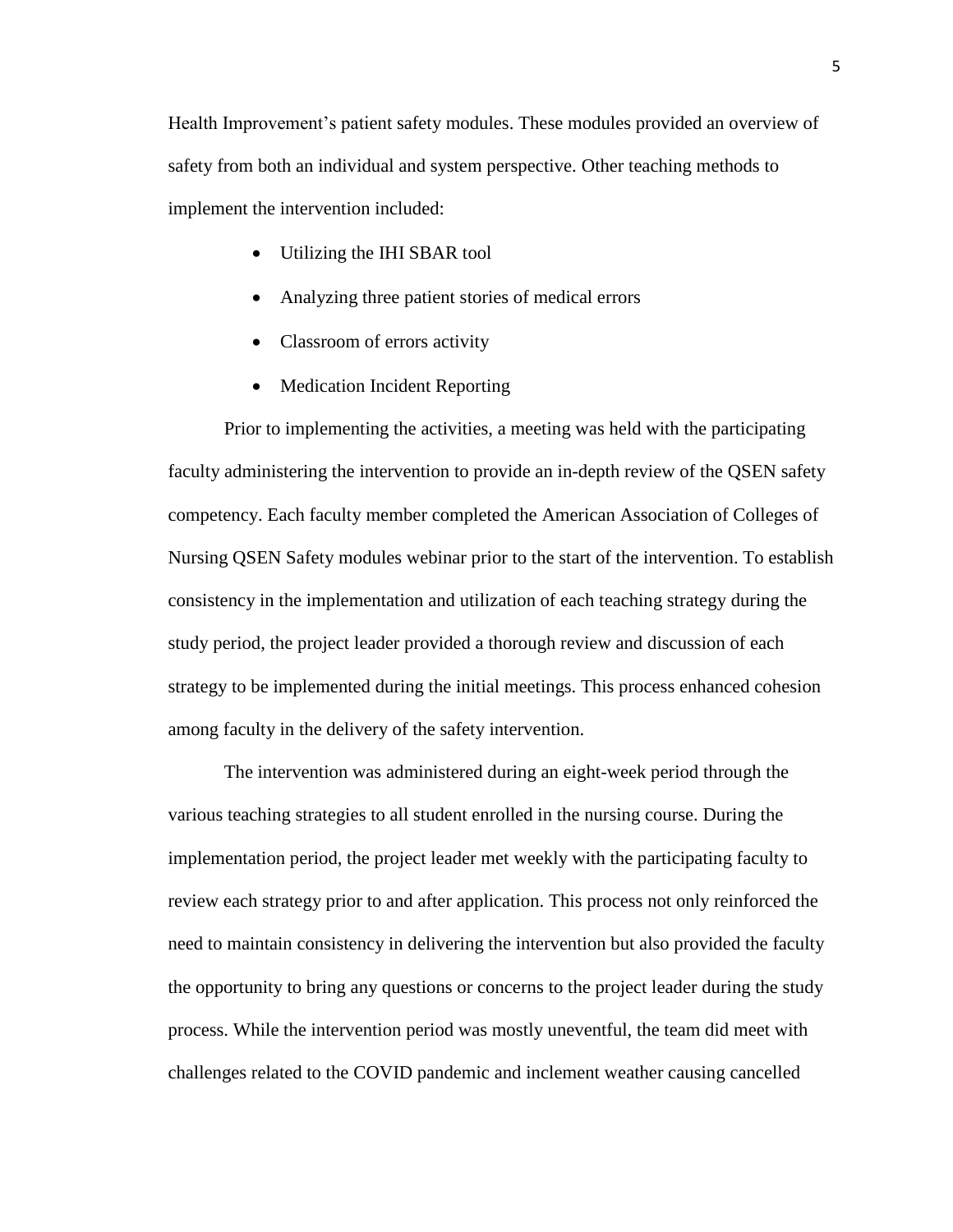classes. However, all strategies were implemented successfully by the close of the study period.

### **Quantitative Results and Analysis**

The 2021 HESI© scores were utilized to evaluate the effectiveness of the intervention. These scores were compared to the 2020 scores consisting of first-year associate degree nursing students who did not receive the intervention. Students who participated in the intervention demonstrated higher aggregate scores in the Quality and Safety Education for Nurses (QSEN) safety areas of the HESI exam versus the cohort of students who did not receive the intervention. In addition to the improvement in the aggregate scores, an increase was noted in each of the four individual QSEN safety category scores.

### **Table 1**

*HESI Scores*

| <b>HESI QSEN Category</b>      | Pre-Intervention $n=32$ | Post Intervention $n=42$ |
|--------------------------------|-------------------------|--------------------------|
| Safety and Quality             | 807                     | 810                      |
| <b>Basic Safety Design</b>     | 803                     | 840                      |
| <b>Culture of Safety</b>       | 819                     | 842                      |
| <b>National Patient Safety</b> | 795                     | 854                      |
| Mean                           | 806                     | 836.5                    |

*Note.* Score results comparing two cohort group of first-year, second semester students.

An excel software spreadsheet was utilized to compute a statistical analysis of the data using the *t* test (two tailed) and an alpha level of 0.05 to compare the intervention group to the non-intervention group. A p-value of 0.039 was obtained from this analysis which further suggests that implementing the QSEN safety component through teaching strategies improved the study participant's safety knowledge.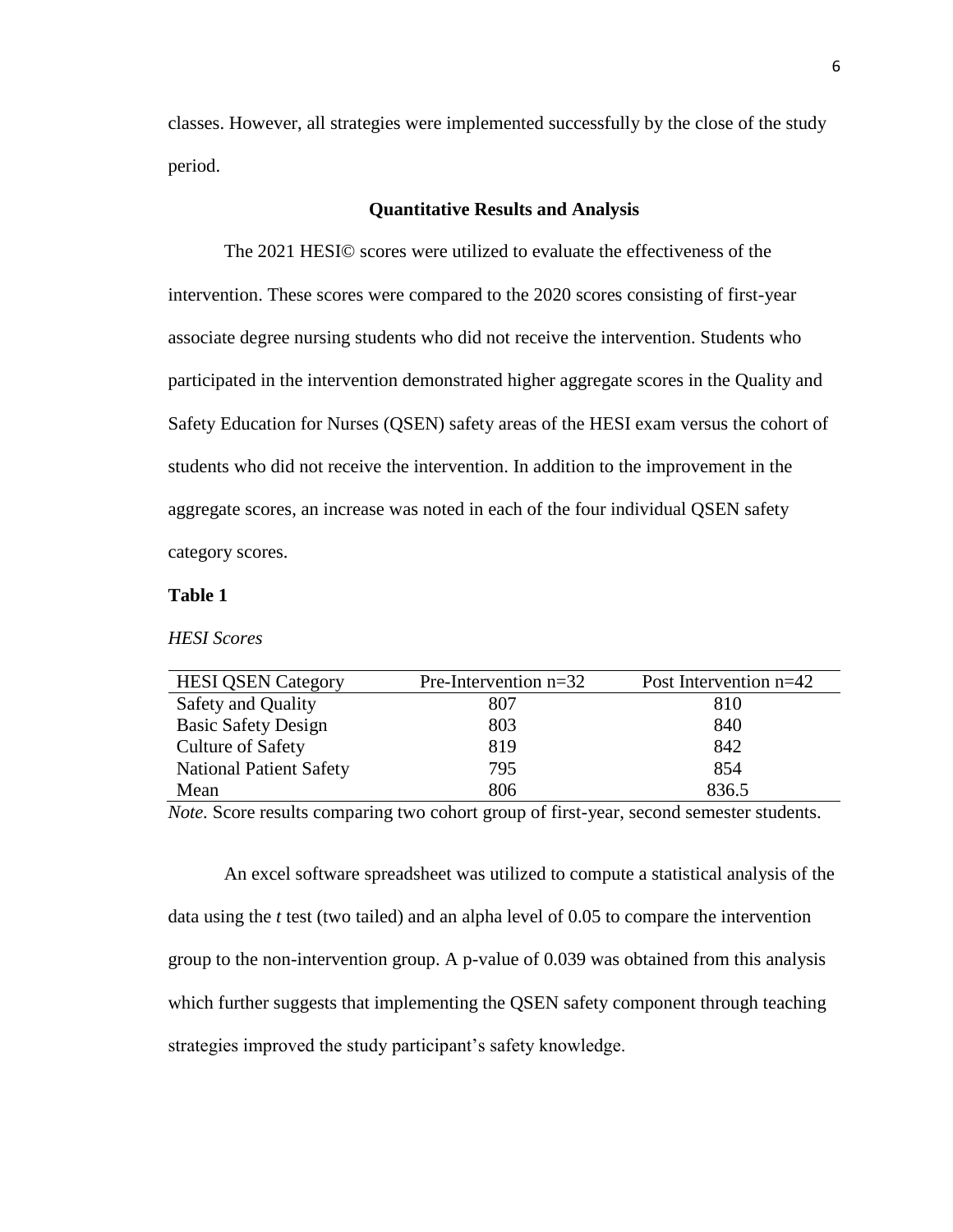#### **Limitations**

The program met the ultimate outcome to improve the safety knowledge of firstyear nursing students by implementing the QSEN safety competency using teaching strategies. However, the program will require additional adjustments during the on-going evaluation process to maintain sustainability. Since the study contained no qualitative data collection methods, the program can be improved upon by incorporating efforts to collect qualitative data in the future. This feedback will be obtained from the faculty and students impacted by the program; qualitative data analysis will provide an additional source of rich information as a means of program evaluation and add to the overall continuous process improvement of the program.

An additional limitation is the intervention was implemented during the COVID-19 epidemic. Students and faculty were impacted by rare incidents of adjustments in class schedules which resulted in additional time and effort to implement all the teaching strategies prior to the close of the study period. Also of note, the project leader is a member of the faculty and participated in delivery of the intervention during the study period.

#### **Conclusion**

This study adds to the growing body of evidence supporting the implementation of the QSEN of safety as an effective strategy to improve safety knowledge and skills of nursing students. As a result of the program clearly achieving its goals, discussions with stakeholders will include ways to implement the program across all semesters of the community college's nursing curriculum. Planning sessions regarding sustaining and maintaining the program are occurring; success of the program hinders upon creating an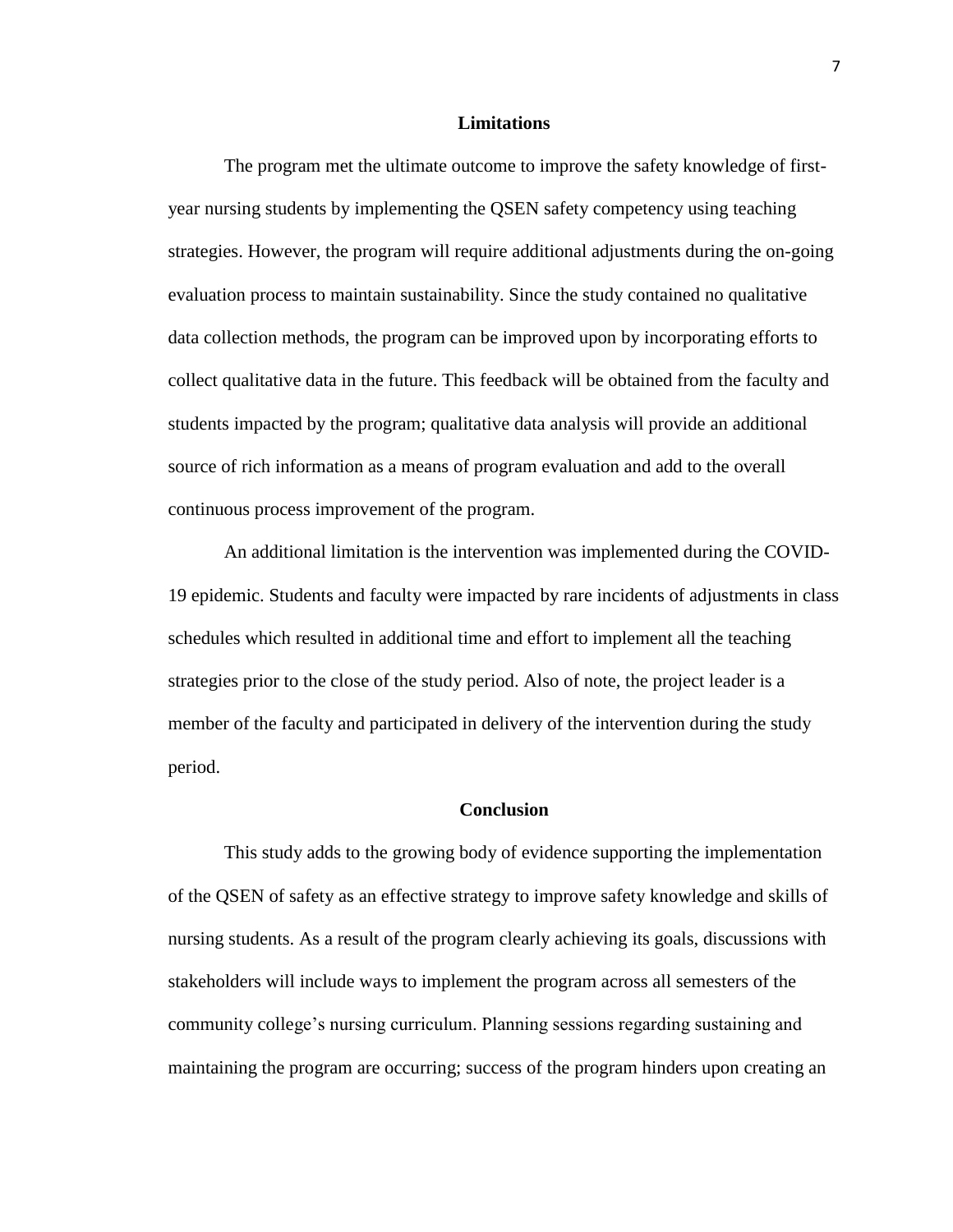environment in which faculty and students realize the impact the program results can have on patient safety. While this study focused on teaching strategies during didactic experiences to improve students' knowledge related to patient safety, the project team also seeks to identify additional ways to implement the intervention during experiential activities in simulation and clinical further demonstrating the application of safe nursing practice.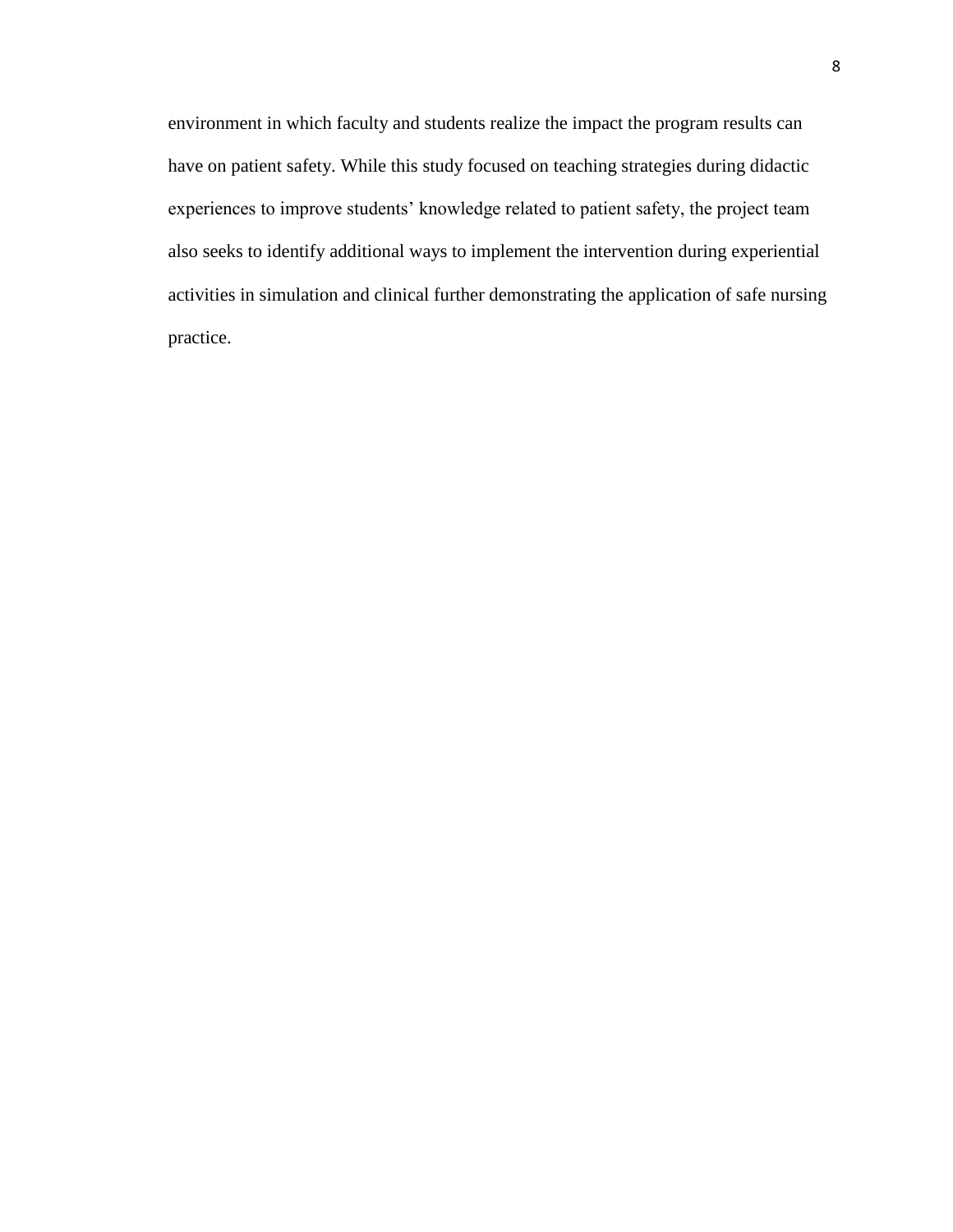#### **References**

Altmiller, G., & Hopkins-Pepe, L. (2019). Why quality and safety education for nurses (QSEN) matters in practice. *The Journal of Continuing Education in Nursing, 50*(5), 199-200. doi:http://dx.doi.org.ezproxy.gardnerwebb.edu/10.3928/00220124-20190416-04

Curcio, D. L. (2021). Engaging students in a QI/QM presentation to enhance QSEN concept learning. *Teaching and Learning in Nursing, 16*(3), 269-272. https://doi.org/10.1016/j.teln.2021.01.006

- Dirik, H. F., Samur, M., Seren Intepeler, S., & Hewison, A. (2019). Nurses' identification and reporting of medication errors. *Journal of Clinical Nursing, 28*(5-6), 931-938. https://doi.org/10.1111/jocn.14716
- Institute of Medicine. (2011). *The future of nursing: Leading change, advancing health.* <https://doi.org/10.17226/12956>
- Missen, K., McKenna, L., Beauchamp, A., & Larkins, J. (2016). Qualified nurses' rate new nursing graduates as lacking skills in key clinical areas. *Journal of Clinical Nursing, 25*(15-16), 2134-2143. https://doi.org/10.1111/jocn.13316
- Murray, M., Sundin, D., & Cope, V. (2019). New graduate nurses' clinical safety knowledge by the numbers. *Journal of Nursing Management, 27*(7), 1384-1390. <https://doi.org/10.1111/jonm.12819>
- National Council of State Boards of Nursing. (2018). Next generation NCLEX project NCSBN talks an overview [video transcript]. https://ncsbn.org/Transcript\_NGNTalk\_Episode01.pdf